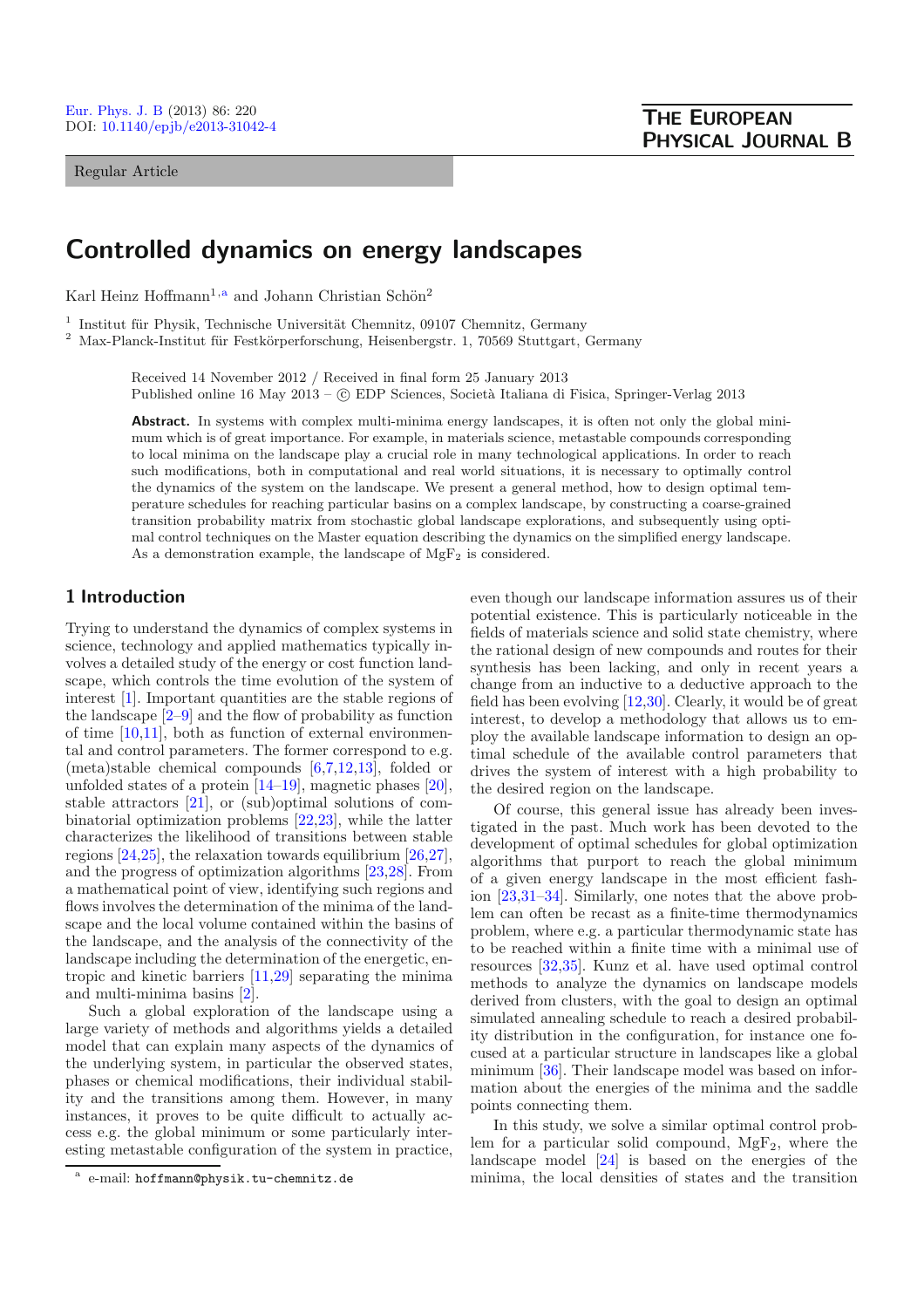probabilities among the basins as function of energy, which have been measured using the so-called threshold algorithm [\[37](#page-9-28)[,38\]](#page-9-29). We use this information to construct a transition probability matrix between the basins as function of temperature, employing so-called kinetic factors [\[11](#page-9-4)[,29\]](#page-9-20). Thereafter we design optimal schedules that maximize the probability to reach a particular modification of  $MgF_2$ . This system is of particular interest, since it is often compared with  $TiO<sub>2</sub>$ , for which several modifications such as rutile and anatase exist  $[39]$  $[39]$ ; in contrast, however,  $MgF_2$ has so far only been synthesized in the rutile [\[39](#page-9-30)] (and possibly a structurally closely related  $CaCl<sub>2</sub>$  [\[40\]](#page-9-31)) modification, although the anatase modification occupies a large deep-lying basin on the energy landscape second in energy only to the rutile minimum [\[24](#page-9-15)].

# **2 The model system**

#### **2.1 Model description**

The energy landscape of interest belongs to a simplified model of the solid compound  $MgF_2$  that has been investigated in the past [\[41\]](#page-9-32). In that work, in order to reduce the number of degrees of freedom to a manageable size,  $MgF<sub>2</sub>$  was described by a periodically repeated variable unit cell containing two formula units of  $MgF_2$ . No restrictions were placed on the possible movement of the atoms within the cell and neither on the changes of the unit cell parameters. Since many millions of energy calculations were needed to explore the energy landscape, the energy was computed using a simple Lennard-Jonesplus-Coulomb potential, where the magnesium and fluorine atoms were assigned charges  $+2$  and  $-1$ , respectively, and the distance parameter in the Lennard-Jones potential was given by the sum of the ionic radii of the ions. For further details on the potential, we refer to reference [\[41\]](#page-9-32).

In earlier work [\[24](#page-9-15)], the energy landscape of this model has been explored using the threshold algorithm [\[37](#page-9-28)[,38\]](#page-9-29), a stochastic walker-based exploration method, which explores the region of the landscape that is accessible from a given starting minimum without crossing a sequence of fixed energy lids. By sampling the distribution of states encountered during the free random walk below the lids, the local densities of states of the most important basins around the minima on the energy landscape were computed. Furthermore, by performing stochastic quenches along the trajectories, the transition probability among these basins as function of the energy level was measured. Note that these transition probabilities reflect both energetic, entropic and kinetic barriers separating the basins. Furthermore, if two minima were very closely related structurally and only separated by a very small energy barrier, they were assigned to the same minimum basin since the focus was on the large-scale structure of the landscape, not on the fine-tuning of structural distortions. Each such run was repeated several times, in order to improve the sampling statistics. From these data, a tree-graph representation of the landscape was

constructed [\[24\]](#page-9-15), together with the so-called transition maps [\[24](#page-9-15)] and characteristic regions [\[42\]](#page-9-33) of the landscape.

#### <span id="page-1-0"></span>**2.2 Data acquisition**

Since the results of these threshold runs serve as the starting point of the analysis in this study, some more details regarding the data acquisition during these runs are presented below.

For the threshold-algorithm, the threshold (lid) set  ${E_{\ell}^{\text{th}}}$  was used, in which the lids are spaced by 0.1 eV/atom and where the largest lid is  $E_1^{\text{th}}$ . For each lid and starting minimum, threshold runs of length up to  $2.5 \times 10^5$  Monte-Carlo steps were performed, and every  $5 \times 10^4$  steps, the random walker was quenched into the nearest local minimum. It was observed that the state space should be envisioned as a collection of minima with their respective basins, i.e. the set of states which under a quench leads to the minimum of the basin. These basins are weakly coupled at the energies of interest in the present study, i.e. inside such a basin local equilibrium can be established on a very short time scale compared to a typical transition time between the basins.

In particular, this separation of time scales argument allows us to visualize the probability flow among the minima, including their basins on the landscape, by writing the corresponding transition matrix as a product of three elementary probability matrices  $Q \underline{H} \underline{L}$ : the matrix  $\underline{L}$  describes the equilibration inside a given basin starting from its minimum,  $H$  the horizontal flow of probability between neighboring basins at a given level of energy, and Q the subsequent quench of all probability inside a given  $\overline{\text{basin}}$ to its minimum. These matrices fulfill a dual purpose: they allow us to formally describe the action of the threshold algorithm on the level of transitions between basins and thus incorporate the data from the threshold runs. Secondly, these three matrices are sufficient to construct the transition matrices in the master equation that describes the probability flow among then minima at non-zero temperatures during the stochastic annealing procedure. In Section 3.2, we will give a more precise definition of the three matrices  $Q, H$ , and  $L$ .

The analysis of the threshold runs with their final quench yielded the transition frequencies  $t_{j,k}(E_{\ell}^{\text{th}})$ , which give the number of transitions from minimum  $\tilde{k}$  to minimum *j* for runs with threshold energy  $E_{\ell}^{\text{th}}$ , and samplings of the numbers of states inside a basin  $N_j(E_{\ell}^{\text{th}})$  below threshold energy  $E_{\ell}^{\text{th}}$  [\[24](#page-9-15)[,43](#page-9-34)]. For the transition frequencies, the observed numbers are small and thus one has to expect that they are susceptible to random fluctuations.

In order to obtain suitable input for our model, the data needs to be pre-processed. We note that within one basin the observed absolute number of states at a certain energy is not relevant in itself; it is only their ratio between energy levels which is important for the modelling [\[38](#page-9-29)]. Unfortunately we have no direct access to the ratio between the DOS of the different basins. Thus the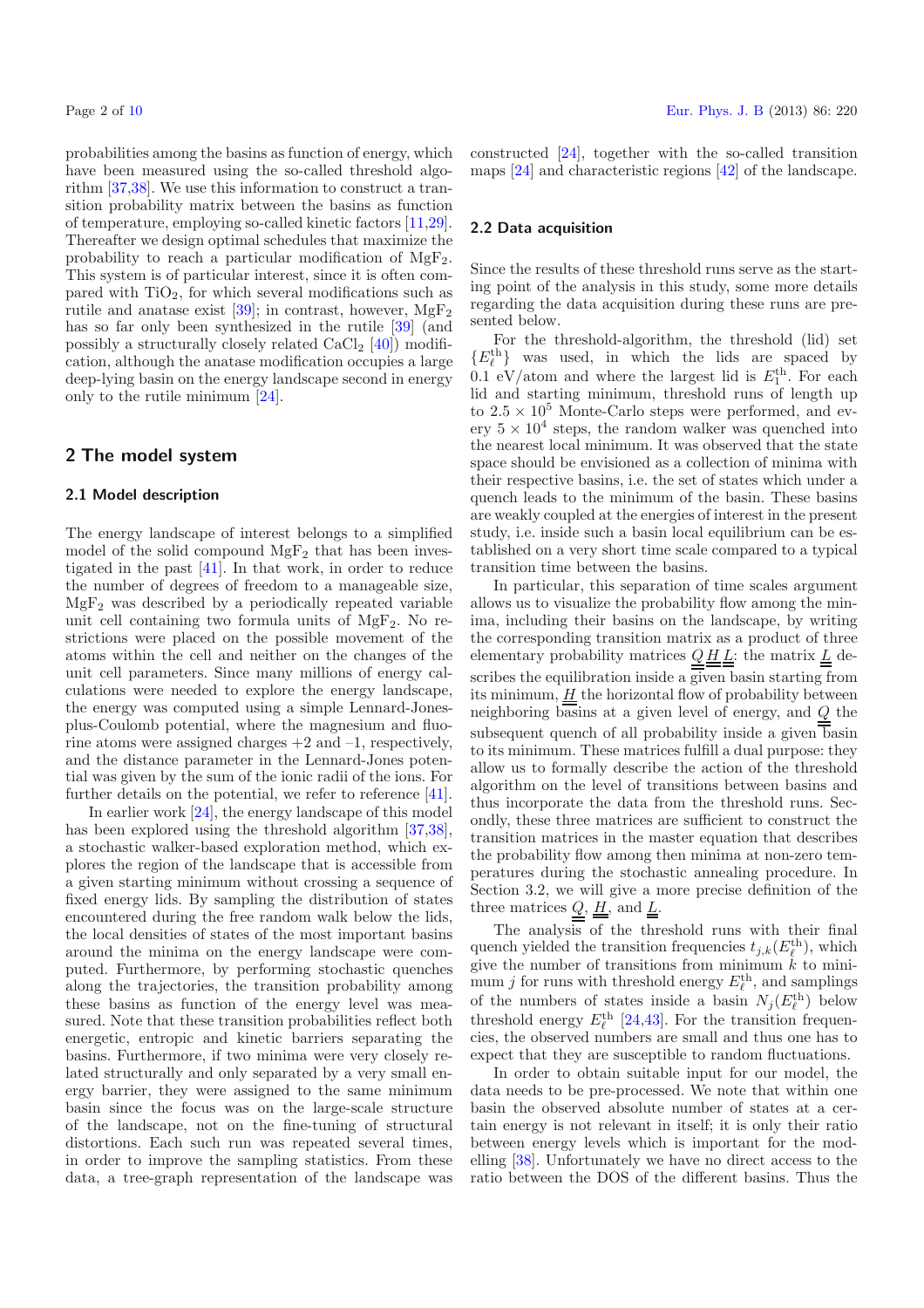[Eur. Phys. J. B](http://www.epj.org) (2013) 86: 220 Page 3 of [10](#page-9-27)

DOS is renormalized within a basin, i.e. the total number of states inside basin  $j$  is set to one,

$$
d_j(E_{\ell}^{\text{th}}) = \frac{N_j(E_{\ell}^{\text{th}}) - N_j(E_{\ell+1}^{\text{th}})}{N_j(E_1^{\text{th}})}.
$$
 (1)

Here the data have been processed such that  $d_j(E_{\ell}^{\text{th}})$  is the relative number (fraction) of states at energy  $E_{\ell}^{\text{th}}$ .

As the number of runs starting from each single minimum are not necessarily equal, a renormalization of the transition frequencies is applied as well:

$$
r_{j,k}(E_{\ell}^{\text{th}}) = t_{j,k}(E_{\ell}^{\text{th}}) / \sum_{j'} t_{j',k}(E_{\ell}^{\text{th}}). \tag{2}
$$

Note that – contrary to the DOS – the rates  $r_{j,k}(E_{\ell}^{\text{th}})$  describe the relative number of transitions below the threshold energy  $E_{\ell}^{\text{th}}$ , not *at* energy  $E_{\ell}^{\text{th}}$ . We stress already at this point that due to the underlying random walk properties the stationary distribution in state space should fulfill detailed balance. One of the consequences is that for each pair of basins a non-vanishing transition rate in one direction implies one in the opposite direction as well. Based on this data suitable typical data sets for systems with different numbers of basins were created in order to show different effects in this proof-of-concept paper.

## **3 The coarse-grained state space model**

Based on these data sets, our aim is to construct a state space model of the system, which forms the basis for the dynamics we intend to describe. The dynamics will be developed in the form of a master equation, which allows not only to describe thermal relaxation at a fixed temperature, but which can also be used for analyzing the system's response to annealing schedules.

#### **3.1 Model structure**

The number of states in the state space of our system is too large by far to allow a direct modeling. Instead we coarse-grain the state space such that the model becomes treatable while yet preserving the dynamics. The weakly coupled basins in the energy landscape form the basis for this coarse-graining. Inside each basin the states are collected into a number of nodes at different energies. The set of states which are collected into a node are chosen such that they allow immediate equilibration on short time scales, i.e. one can assume local equilibrium in each node at any time. For the details of such an approach see references [\[26](#page-9-17)[,44](#page-9-35)[,45](#page-9-36)].

In our example system  $MgF_2$ , the basins used correspond to the following six modifications (for structural data and explanation of the notation cf. Ref. [\[41\]](#page-9-32)) which are abbreviated by the number in parenthesis: rutile (1), anatase (2), Mp1 (3),  $1/2$ Occp (4), CdI<sub>2</sub> (5), and  $1/2BN(6)$ .

<span id="page-2-0"></span>

**Fig. 1.** The structure of the coarse-grained state space model. Note that the number of minima and their accompanying basins can vary. The nodes depict coarse-grained collections of states, and the lines show possible transitions between nodes. Each basin has its minimum at a certain level (and thus at a certain energy). The connections between a certain pair of basins has a minimum energy below which it is zero, i.e. no transition is possible.

We denote the nodes by a double index  $(j, i)$ , where j describes the basin and i the level of a node where the count starts at the top energy. For instance the DOS in basin j at level i is thus  $d_{(j,i)} = d_j(E_i^{\text{th}})$ . For an easy connection to the observed data the energies are chosen to be the set of  $\{E_{\ell}^{\text{th}}\}$ . The structure of the model is shown in Figure [1.](#page-2-0)

Based on the observed DOS we assign each basin its minimum at the lowest energy for which the DOS is different from zero. The corresponding level is denoted  $i_j^{\text{min}}$ . In Figure [1](#page-2-0) the lines indicate possible transitions between nodes; however, only those between direct neighbors are shown. While inside each basin we assume that each node is connected to every other, transitions between basins are only possible between nodes at the same energy level.

The connections between a given pair of basins  $j$  and  $k$ have a minimum energy  $E_{j,k}^{\text{G}}$  below which no transition is possible. This energy is obtained from the observed transition rates: the lowest energy for which either  $r_{i,k}$  or  $r_{k,j}$ is non-vanishing is chosen as  $E_{j,k}^{\text{G}}$ .

#### **3.2 Incorporating the system data**

As mentioned in Section [2.2,](#page-1-0) in order to build up the dynamics, it is convenient to introduce three transition probability matrices  $\underline{H}$ ,  $\underline{L}^{(\ell)}$ , and  $Q$ .

The matrix  $H$  is a transition matrix which describes only *horizontal* transitions between the nodes of different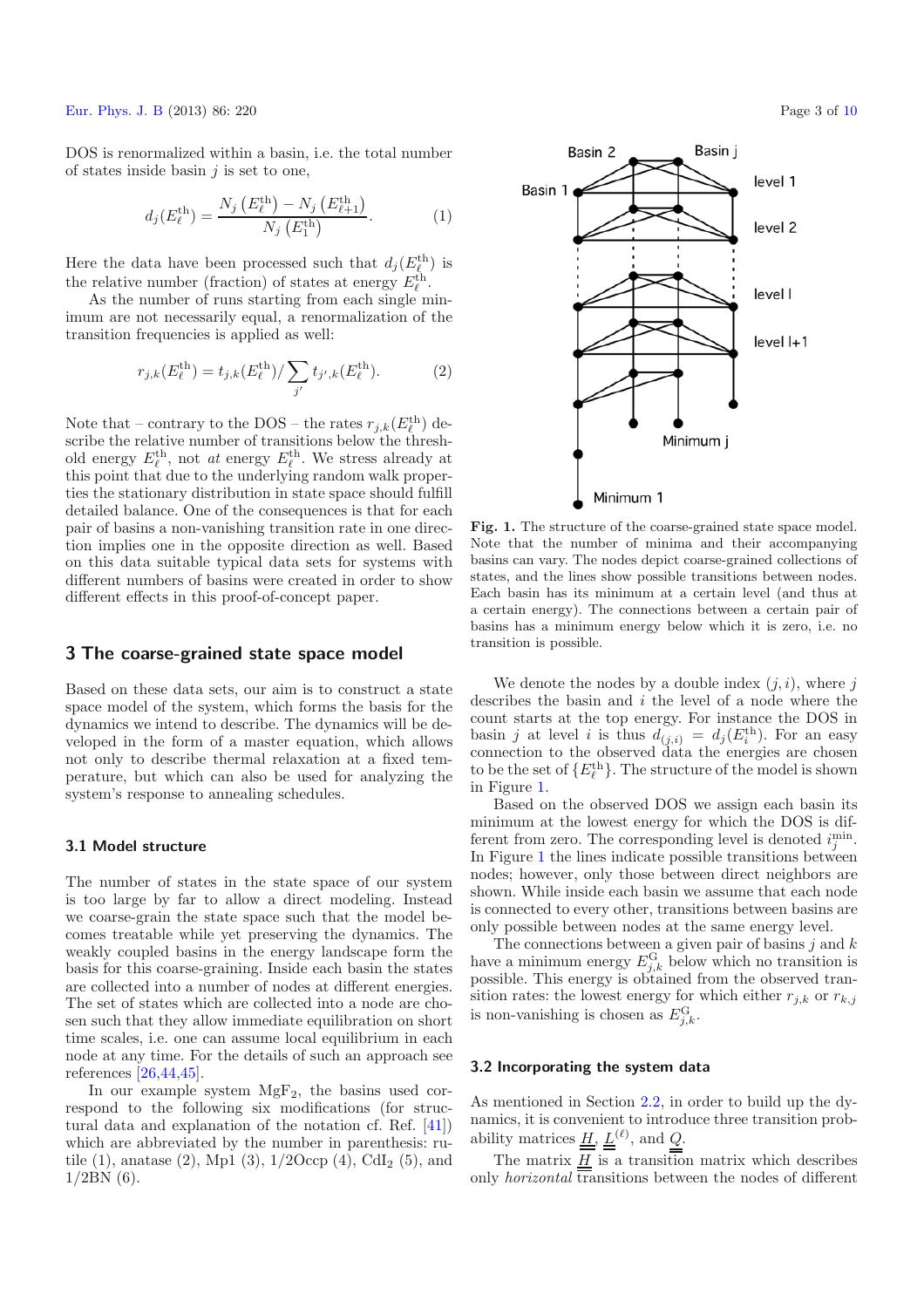Page 4 of [10](#page-9-27) [Eur. Phys. J. B](http://www.epj.org) (2013) 86: 220

<span id="page-3-2"></span>basins j and k at levels  $i = n$ , but not those inside a basin. This leads to a special structure of  $H$ :

$$
H_{(j,i),(k,n)} = \begin{cases} H_{j,k}^i \text{ if } j \neq k \text{ and } i = n, \\ 0 \text{ otherwise.} \end{cases}
$$
 (3)

The non-zero entries  $H_{j,k}^i$  are as yet unknown, and it is one of the aims of this work to show how they can be determined.

The matrix  $\underline{L}^{(\ell)}$  is a transition matrix which establishes *local* equilibrium inside each basin  $j = k$  up to and including level  $\ell$  in one step:

$$
L^{\ell}_{(j,i),(k,n)} = \begin{cases} d^{\ell}_{(j,i)} & \text{if } j = k \text{ and } i_j^{\min} \leq \ell, \\ 0 & \text{otherwise,} \end{cases}
$$
(4)

where

$$
d_{(j,i)}^{\ell} = \frac{d_{(j,i)}}{D_j^{\ell}}
$$
 (5)

is a renormalized DOS. The renormalization is such that the DOS up to level  $\ell$  add up to one:

$$
D_j^{\ell} = \sum_{i=\ell}^{i_j^{\min}} d_{(j,i)}.
$$
\n(6)

Note that the entries of  $\underline{L}^{(\ell)}$  are taken from the observed density of states data and are thus known. Matrix  $\underline{L}^{(\ell)}$ presupposes transitions between all nodes within one basin such that within one step local equilibrium in each basin is obtained.

Also needed is a quenching matrix  $Q$  which represents the action of a thermal quench on the probability in the state space. In order to be compatible with the assumption that local equilibrium in each basin  $j = k$  is established on the time scale of one step, Q is chosen as

$$
Q_{(j,i),(k,n)} = \begin{cases} 1 \text{ if } j=k \text{ and } i=i_j^{\min}, \\ 0 \text{ otherwise.} \end{cases}
$$
 (7)

Note that for both matrices,  $\underline{H}$  and  $\underline{Q}$ , the diagonal elements are reset such that the sums  $\overline{of}$  the columns equal one:

$$
H_{(j,i),(k,n)} = 1 - \sum_{j',i'} H_{(j',i'),(k,n)} \quad \text{if } (j,i) = (k,n),
$$
\n(8)

$$
Q_{(j,i),(k,n)} = 1 - \sum_{j',i'} Q_{(j',i'),(k,n)} \quad \text{if } (j,i) = (k,n). \tag{9}
$$

Finally we need initial probability distributions that describe starting the dynamics in the minimum state of basin k

$$
\hat{p}_{(j,i)}^k = \begin{cases} 1 \text{ if } j = k \text{ and } i = i_k^{\min}, \\ 0 \text{ otherwise.} \end{cases}
$$
 (10)

In terms of the quantities introduced above, we are now able to formulate the model equivalent to the observed

<span id="page-3-0"></span>transition rates between basins  $r_{j,k}(E_{\ell}^{\text{th}})$ . First the system is prepared in one minimum, then – very rapidly compared to the typical transition times between basins – local equilibrium is established inside that basin. Thereafter the transitions between basins take place and finally a quench collects the probability in the minima of the basins:

<span id="page-3-1"></span>
$$
r_{j,k}^{\text{mod}}(E_{\ell}^{\text{th}}) = \sum Q_{(j,i_j^{\min}),(j''',i''')} H_{(j''',i'''),(j'',i'')} L^{\ell}_{(j'',i''),(j',i')} \hat{p}^{k}_{(j',i')},
$$
\n(11)

or, in matrix notation

$$
r_{j,k}^{\text{mod}}(E_{\ell}^{\text{th}}) = \left(\underline{\underline{Q}} \cdot \underline{\underline{H}} \cdot \underline{\underline{L}}^{\ell} \cdot \underline{\hat{p}}^{k}\right)_{(j,i=i_j^{\min})}.
$$
 (12)

Inserting the above definitions of the quantities in [\(12\)](#page-3-0) we obtain the simplified relation

$$
r_{j,k}^{\text{mod}}(E_{\ell}^{\text{th}}) = \sum_{i''=\ell}^{i_{k}^{\text{min}}} H_{j,k}^{i''} d_{(k,i'')}^{\ell}.
$$
 (13)

The structure of the model was chosen such that in principle there is now enough data to determine all the  $H^i_{j,k}$ . However, if we were to replace  $r^{\text{mod}}_{j,k}(E_{\ell}^{\text{th}})$  by  $r_{j,k}(E_{\ell}^{\text{th}})$  and solve for the  $H^i_{j,k}$  starting from the lowest level allowing transitions between any two basins, we would obtain transition rates which might not, and indeed do not, obey detailed balance. The reason for this are the fluctuations in the observed rates due to their small values, which can even lead to negative rates  $H_{j,k}^i$  not allowed within the master equation dynamics.

<span id="page-3-4"></span>But detailed balance is needed for a realistic consistent master equation dynamics, and we must therefore ensure that the transition rates and the densities of states fulfill this condition as closely as possible. Thus, in order to avoid these artifacts, we use a different approach instead. As a first step we determine the relative weights  $q_i$  of the DOS in each basin to combine them to the global DOS

$$
d_{(k,n)}^{(\text{gl})} = d_{(k,n)}g_k. \tag{14}
$$

As already stated above, we require that the horizontal transition matrix  $H_{(j,i),(k,n)}$  is modelled such that detailed balance holds for the global DOS, i.e.  $d_{(k,n)}^{(\text{gl})} = d_{(k,n)}g_k$  is the stationary distribution for  $H_{(j,i),(k,n)}$ . This implies for each triple  $(j, k, i)$ :

$$
H_{j,k}^{i}d_{(k,i)}^{(\text{gl})} = H_{j,k}^{i}d_{(k,i)}g_{k} = H_{k,j}^{i}d_{(j,i)}^{(\text{gl})} = H_{k,j}^{i}d_{(j,i)}g_{j}. \tag{15}
$$

Summing over all levels i energetically below or equal  $\ell$ we obtain

$$
\sum_{i=\ell}^{i_k^{\min}} H^i_{j,k} d_{(k,i)} g_k = \sum_{i=\ell}^{i_j^{\min}} H^i_{k,j} d_{(j,i)} g_j.
$$
 (16)

<span id="page-3-3"></span>Starting from  $(13)$  and using  $(5)$  we find

$$
r_{j,k}^{\text{mod}}(E_{\ell}^{\text{th}}) = \sum_{i=\ell}^{i_k^{\text{min}}} H_{j,k}^i \frac{d_{(k,i)}}{D_k^{\ell}}.
$$
 (17)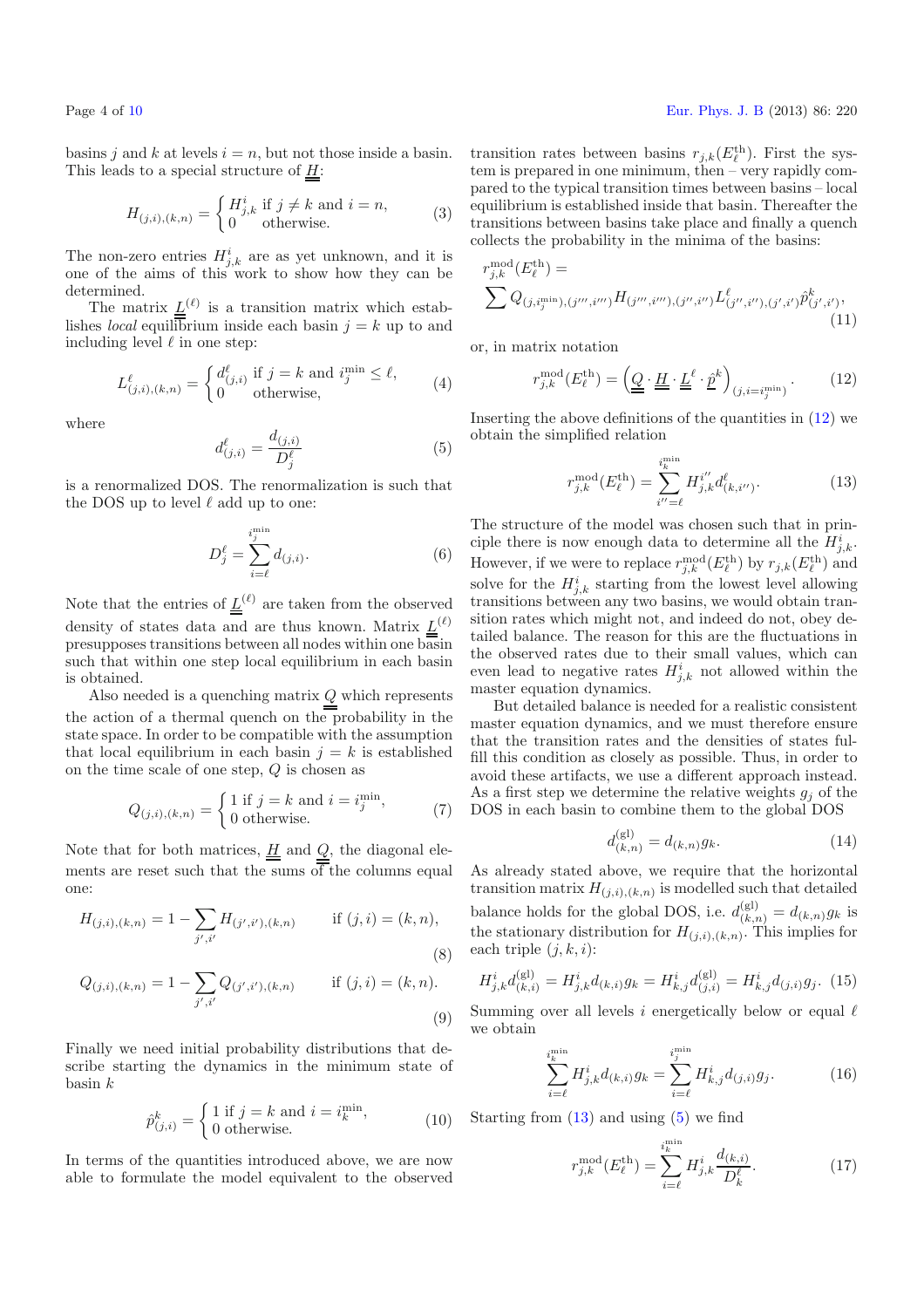<span id="page-4-1"></span><span id="page-4-0"></span>[Eur. Phys. J. B](http://www.epj.org) (2013) 86: 220 Page 5 of [10](#page-9-27)

Multiplication with  $D_k^{\ell}$  results in

$$
\sum_{i=\ell}^{i_k^{\text{min}}} H_{j,k}^i d_{(k,i)} = r_{j,k}^{\text{mod}}(E_{\ell}^{\text{th}}) D_k^{\ell},\tag{18}
$$

which by inserting into  $(16)$  leads to

$$
r_{j,k}^{\text{mod}}(E_{\ell}^{\text{th}})D_k^{\ell}g_k = r_{k,j}^{\text{mod}}(E_{\ell}^{\text{th}})D_j^{\ell}g_j. \tag{19}
$$

While equation [\(19\)](#page-4-0) holds for the model rates  $r^{\text{mod}}_{j,k}(E_{\ell}^{\text{th}})$ , this is not the case if we use the observed rates  $r_{j,k}(E_{\ell}^{\rm th})$ instead. In general

$$
\epsilon_{j,k,\ell} = r_{k,j}(E_{\ell}^{\text{th}})D_j^{\ell}g_j - r_{j,k}(E_{\ell}^{\text{th}})D_k^{\ell}g_k \qquad (20)
$$

will not be zero. Of course, we want the deviation from detailed balance to be as small as possible, and thus we determine the  $g_j$  such that they minimize the deviation from the overall detailed balance requirement:

<span id="page-4-2"></span>
$$
O_1 = \sum_{j,k,\ell} w_{j,k,\ell} \epsilon_{j,k,\ell}^2
$$
  
= 
$$
\sum_{j,k,\ell} w_{j,k,\ell} (r_{k,j}(E_{\ell}^{\text{th}}) D_j^{\ell} g_j - r_{j,k}(E_{\ell}^{\text{th}}) D_k^{\ell} g_k)^2
$$
. (21)

Here  $w_{j,k,\ell}$  are weights which can be adjusted to the different size of the density of states.

After the fractions  $g_i$  that characterize the contribution of the different basins to the global DOS have been determined, we turn to the still unknown horizontal transition probabilities  $H^i_{j,k}$  of our model. Starting from the detailed balance requirement [\(15\)](#page-3-4) for the  $H^i_{j,k}$ , we see that the ratio of the transition rates connecting two nodes is set by that requirement. We thus enforce this detailed balance requirement by setting

$$
H_{j,k}^{i} = \frac{f_{\{j,k\}}^{i}}{d_{(k,i)}g_k},
$$
\n(22)

where  $f^i_{\{j,k\}} \equiv f^i_{\{k,j\}}$  is the kinetic factor controlling the time scale of the transition rates between minima  $j$  and  $k$ at level i. From  $(18)$  we find

$$
r_{j,k}^{\text{mod}}(E_{\ell}^{\text{th}})D_{k}^{\ell} = \sum_{i=\ell}^{i_{k}^{\text{min}}} H_{j,k}^{i} d_{(k,i)} = \sum_{i=\ell}^{i_{k}^{\text{min}}} \frac{f_{\{j,k\}}^{i}}{d_{(k,i)}g_{k}} d_{(k,i)}
$$

$$
= \sum_{i=\ell}^{i_{k}^{\text{min}}} \frac{f_{\{j,k\}}^{i}}{g_{k}}.
$$
(23)

While the above equation is valid for the model rates, it will not be so for the observed rates. Thus in general

$$
\nu_{j,k,\ell} = r_{j,k}(E_{\ell}^{\text{th}})D_k^{\ell}g_k - \sum_{i=\ell}^{i_k^{\text{min}}} f_{\{j,k\}}^i
$$
 (24)

will not be zero.

Again we want the deviations from these conditions to be as small as possible, and thus for any pair  $\{j, k\}$  we determine the  $f_{\{j,k\}}^i$  such that they minimize the overall deviation:

<span id="page-4-3"></span>
$$
O_{\{j,k\}} = \sum_{\ell} \nu_{j,k,\ell}^2 + \sum_{\ell} \nu_{k,j,\ell}^2.
$$
 (25)

Depending on the  $r_{j,k}(E_{\ell}^{\text{th}})$ , this procedure might lead for some states to overall transition rates which exceed one. In that case the kinetic factors are reduced at the respective level and are increased in the level which is energetically above to compensate for the change.

## **4 Optimal structure selection**

#### **4.1 Temperature-dependent transition rates**

Based on the information obtained so far about the system, we can now study the relaxation of an arbitrary initial distribution over the minima and their basins. The dynamics is given by the master equation

$$
P_{j,i}(t_{m+1}) = \sum_{k,n} G_{(j,i),(k,n)}(T(t_{m+1})) P_{(k,n)}(t_m), \quad (26)
$$

in which the time increases in discrete steps from  $t_m$ to  $t_{m+1}$ . Here, the temperature dependent transition matrix  $\underline{\underline{G}}(T)$  is based on the matrix  $\underline{\underline{L}}^{(1)}$ . While  $\underline{\underline{L}}$  describes the transitions at infinite temperature, the finite temperature transition rates are obtained by a slight change: in order to establish local equilibrium at finite temperature, we introduce

$$
L_{(j,i),(k,n)}(T) = \begin{cases} d_{(j,i)}(T) & \text{if } j=k \text{ and } i \leq i_j^{\min},\\ 0 & \text{otherwise}, \end{cases}
$$
 (27)

where

$$
d_{(j,i)}(T) = \frac{d_{(j,i)}e^{-\frac{E_i^{t^h}}{k_B T}}}{Z_j}
$$
\n(28)

with

$$
Z_j = \sum_i d_{(j,i)} e^{-\frac{E_i^{\text{th}}}{k_{\text{B}}T}}
$$
(29)

is the local sum over states for basin  $j$ . Inserting the kinetic factors into the overall rates  $(22)$  we finally obtain  $\underline{\underline{G}}(T) = \underline{\underline{H}} \underline{\underline{L}}(T).$ 

As in each basin local equilibrium is established before the transitions to the neighboring states take place, the overall transition probability from one basin to another one is not dependent on how the probability is distributed on the levels. Thus one can introduce coarsegrained transition probabilities between basins (which then become synonymous with their minima). In Figure [2](#page-5-0) these transition probabilities are shown as a function of  $x = \exp(-0.1/T)$ , where the temperature is measured in units of the energy. In the remainder of this exposition, we will use  $x$  instead of  $T$ , but will still refer to it as "temperature". In order to stay consistent with the data available,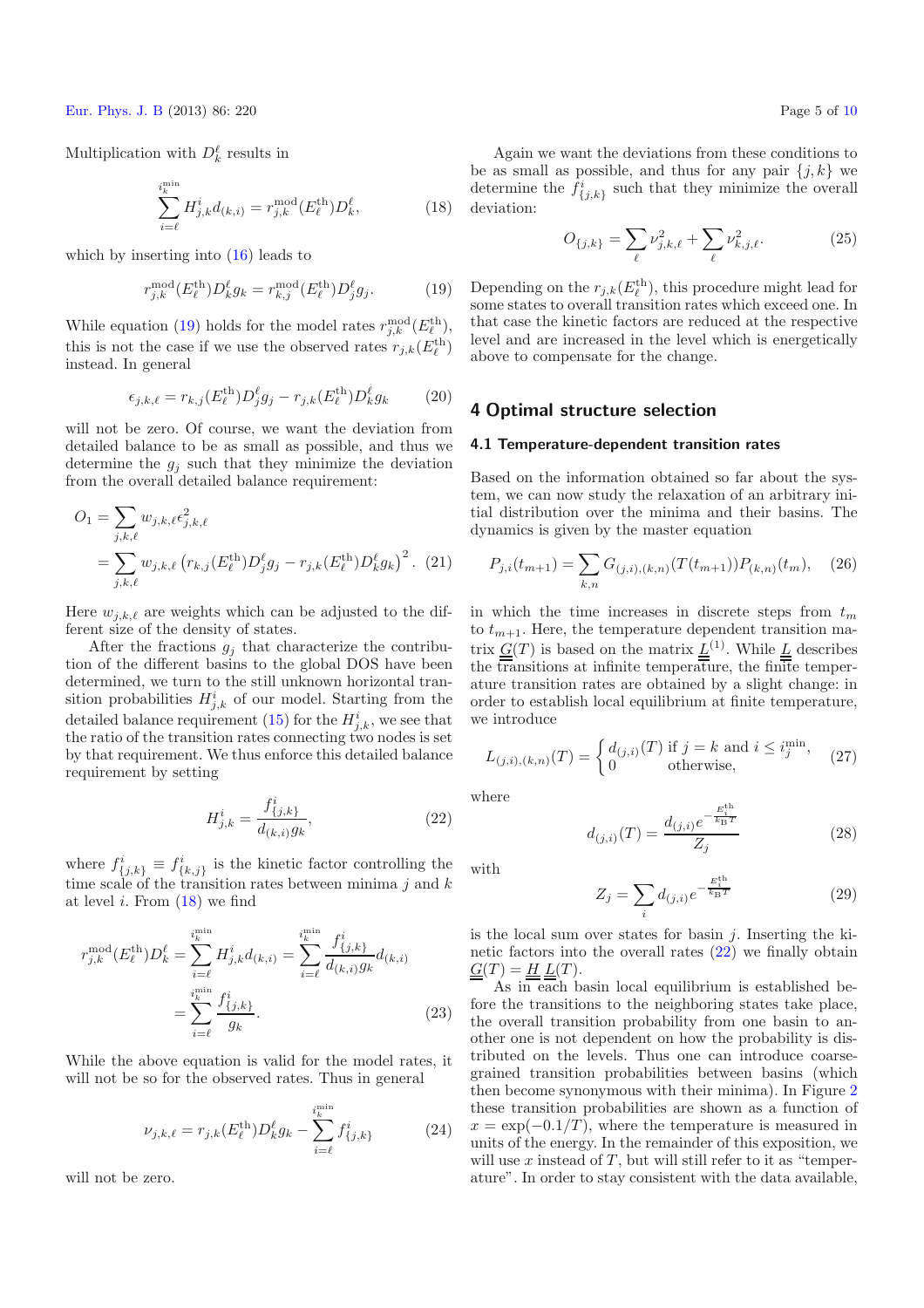

<span id="page-5-0"></span>**Fig. 2.** The transition rates between different basins as obtained from the model are shown as a function of temperature. Here, the temperature was constrained to be within  $0 \le x \le 0.6$ , in order to ensure that the probability to be in a certain basin is only distributed over energies which had been explored during the data acquisition process. Note that there are large variations between forward and backward rates, which are in addition strongly temperature dependent. Thus they allow to control the dynamics in the state space by temperature changes.

we restrict the range of allowed  $x$  such that the probability is confined to energies below the maximum energy considered. Specifically, for all  $x \leq 0.6$  the probability at the top level of the model is below 3%.

In the subplots of Figure [2,](#page-5-0) the transition probabilities between pairs of selected minima are shown. One sees that the transition probabilities are indeed temperature dependent. For the desired structure selection, it is important, of course, that the transition probabilities are of different magnitude at different temperatures, such that by varying the temperature, transitions from one minimum to another can be increased while others can be suppressed. For instance, at  $x = 0.1$  the transitions from minimum 5 to 3 are elevated considerably, while 5 to 1 is more or less completely suppressed. Another example are the transition probabilities between 2 and 4, where for intermediate temperatures 2 to 4 dominates the back transition while at higher temperatures both transition probabilities are of the same size.

#### **4.2 Optimizing the annealing schedule**

The goal of our structure selection is to bring the system into one of its minima within a certain time horizon. Technically, the optimization is carried out by determining that

particular schedule which leads to the maximum probability to be in one of the minima within a given number of temperature steps.

The objective function  $\Phi$  for this maximization is linear in the final probabilities:

$$
\langle \Phi \rangle_M = \sum_j \Phi_j P_j(t_M),\tag{30}
$$

where  $M$  is the number of steps available. To maximize the probability to be in minimum k, the objective  $\Phi_j^k$  has to be chosen as

$$
\Phi_j^k = \delta_{j,k}.\tag{31}
$$

In all cases, the initial probability distribution  $\hat{P}(t_0)$  was either taken to be uniform on the minima or a thermal equilibrium distribution at the maximum allowed temperature, i.e. at  $x = 0.6$ , was chosen.

Starting from  $\underline{\hat{P}}(t_0)$ , we determine the final probability distribution  $P(t_M)$  from the master equation [\(26\)](#page-4-3). The optimal schedule  $T_{\text{opt}}(t_m)$  is then computed by an iterative algorithm based on control theory; for details see [\[46](#page-9-37)[–48\]](#page-9-38). The algorithm proceeds by successive modifications of an initial annealing schedule. For each schedule the probability distribution at every time step is calculated starting from an initial distribution. Basically,  $\langle \Phi \rangle_M$  has to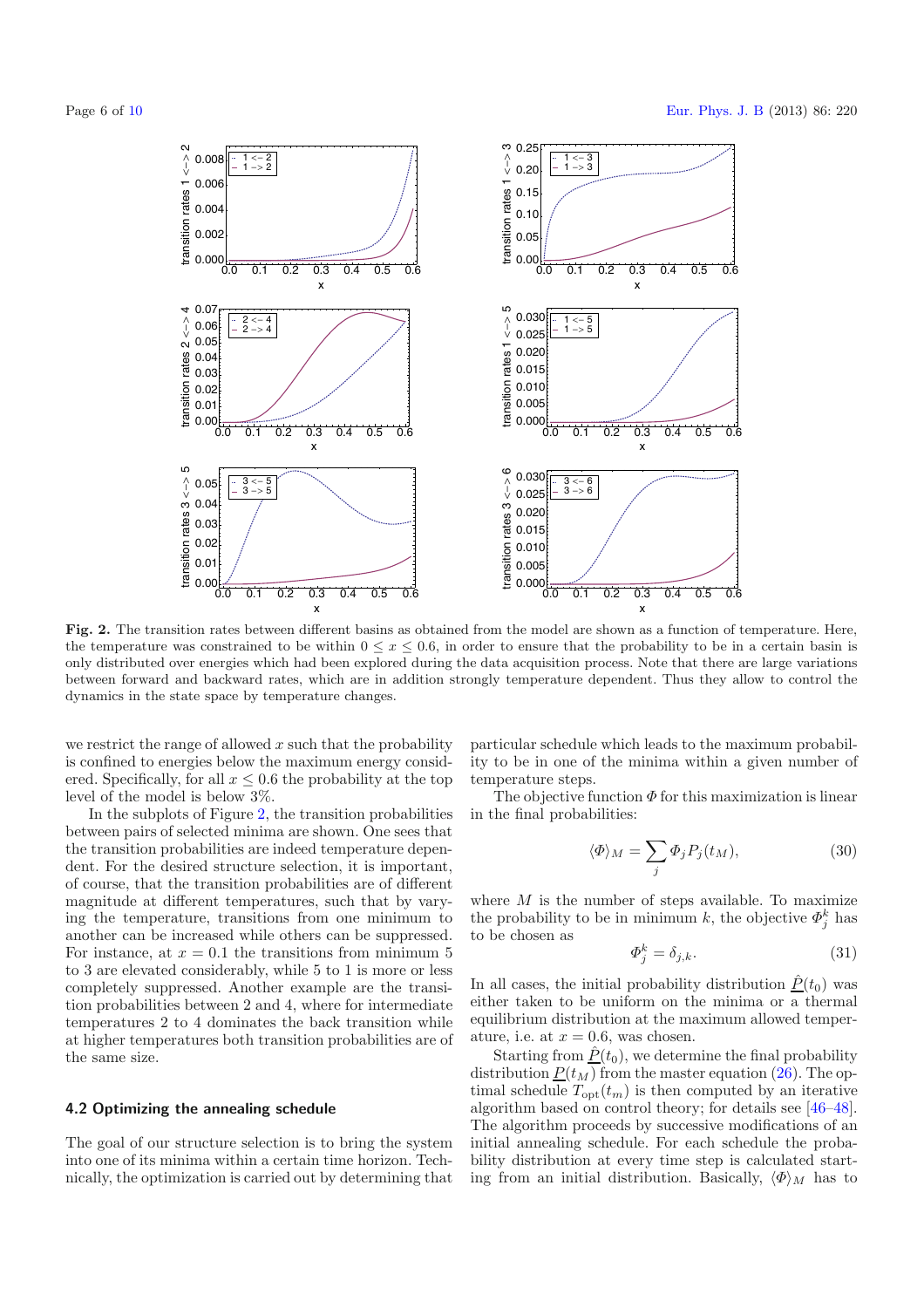

<span id="page-6-0"></span>**Fig. 3.** Starting from a *<sup>T</sup>*max-distribution on the left from top to bottom the optimal temperature schedules to maximize the likelihood to be in basins rutile (1), anatase (2), Mp1 (3), and 1*/*2Occp (4), respectively, are shown. On the right the corresponding time evolution of the probability distributions are shown: rutile (1, open circle), anatase (2, filled circle), Mp1 (3, open square), and 1*/*2Occp (4, filled square).

be maximized as a function of the variables  $T(t_m)$ , where  $\langle \Phi \rangle_M$  depends on the  $T(t_m)$  through the final distribution  $P(t_M)$ . This maximization is constrained by equa-tion [\(26\)](#page-4-3). Introducing Lagrange parameters  $\underline{A}^{\text{tr}}(t_m)$  the functional

$$
F = \langle \Phi \rangle_M + \sum_{m=0}^{M-1} \underline{A}^{\text{tr}}(t_{m+1}) (\underline{G}(T(t_{m+1})) \underline{P}(t_m) - \underline{P}(t_{m+1}))
$$
\n(32)

is maximized using the usual optimal control principles. The number of iterations needed for the algorithm to converge is rather small, on the order of ten.

#### **4.3 Results**

In this subsection, we consider a reduced system by taking only the four basins with the lowest energy, i.e. rutile (1), anatase  $(2)$ , Mp1  $(3)$ , and  $1/2$ Occp  $(4)$ , into account.

For each of these basins we determined optimal annealing schedules for the two different starting distributions discussed above. The number of available steps M was chosen to be 15 and 30. The schedules for the  $T_{\text{max}}$ distribution and the uniform distribution are shown in Figures [3](#page-6-0) and [4,](#page-7-0) respectively.

The figures show on the left from top to bottom the optimal schedule to maximize the probability to be in basin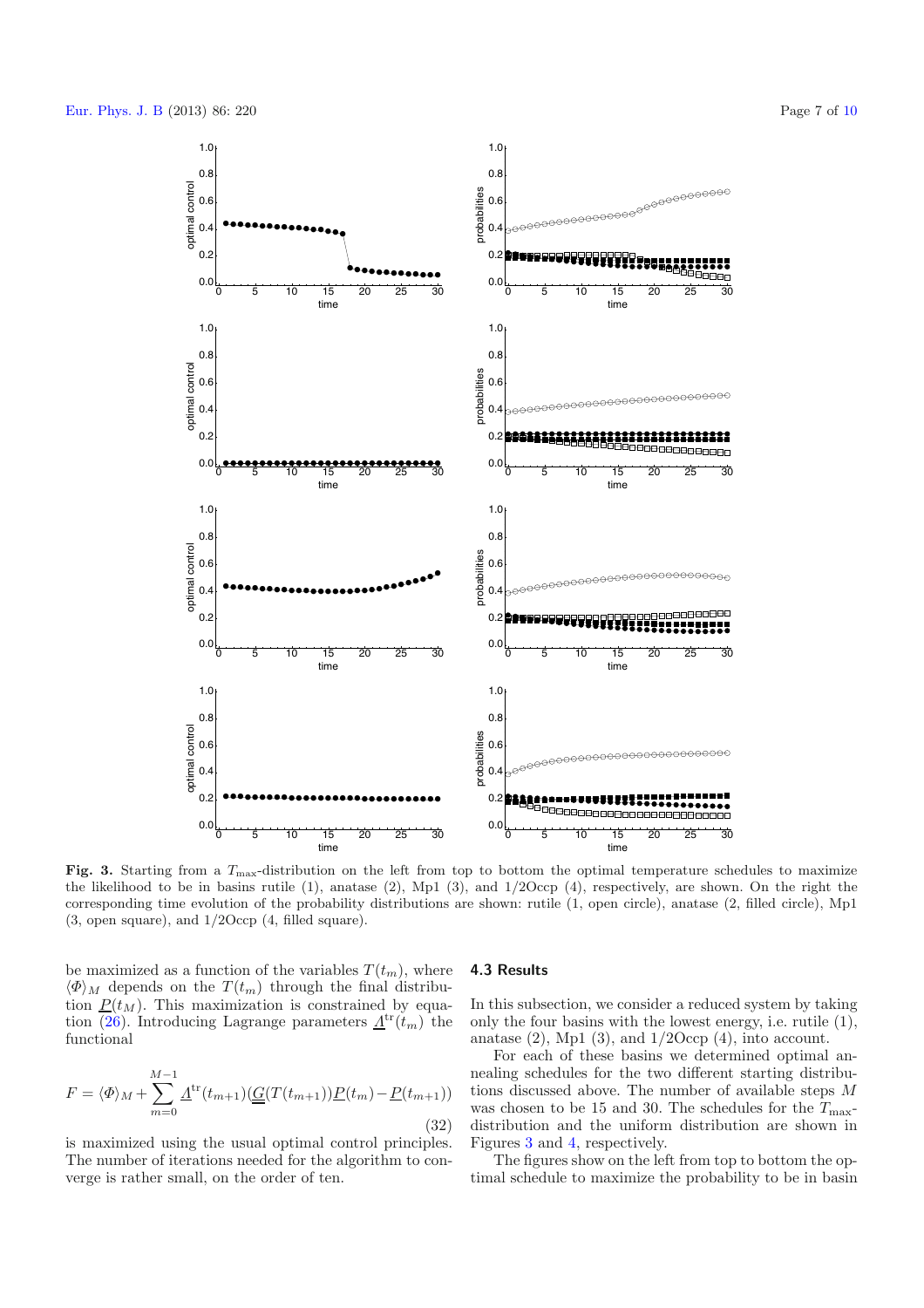

<span id="page-7-0"></span>**Fig. 4.** Starting from a uniform distribution on the left from top to bottom the optimal temperature schedules to maximize the likelihood to be in basins rutile (1), anatase (2), Mp1 (3), and 1*/*2Occp (4), respectively, are shown. On the right the corresponding time evolution of the probability distributions are shown: rutile (1, open circle), anatase (2, filled circle), Mp1 (3, open square), and 1*/*2Occp (4, filled square).

rutile  $(1)$ , anatase  $(2)$ , Mp1  $(3)$ , and  $1/2$ Occp  $(4)$ , respectively. The control shown is  $x = \exp(-0.1/T)$ , where T is measured in units of the energy (eV/atom). On the right the corresponding time evolution of the probability distributions are shown: rutile (1, open circle), anatase (2, filled circle), Mp1 (3, open square), and 1/2Occp (4, filled square).

In both figures one can see a number of interesting effects and partly unexpected features.

Let us first look at Figure [3](#page-6-0) displaying the data for starting with a  $T_{\text{max}}$ -distribution. First of all we see that the optimal schedules are different for the respective minima. While anatase requires a quench, i.e. zero

temperature annealing, to collect as much probability as possible, 1/2Occp, a rather high lying minimum, needs an intermediate schedule of low moderate temperatures. Mp1 needs a schedule at intermediate temperatures, which rises at the end of the schedule towards the maximum allowed temperature.

The most surprising is the schedule for rutile. Here we start with slightly falling intermediate temperatures, which at step 18 are suddenly reduced to less than half of the temperature. The effect is clearly seen in the probability distribution: while the target probability to be in the rutile basin first increases at a moderate rate, at step 18 the increase is jumping up. The probability is drained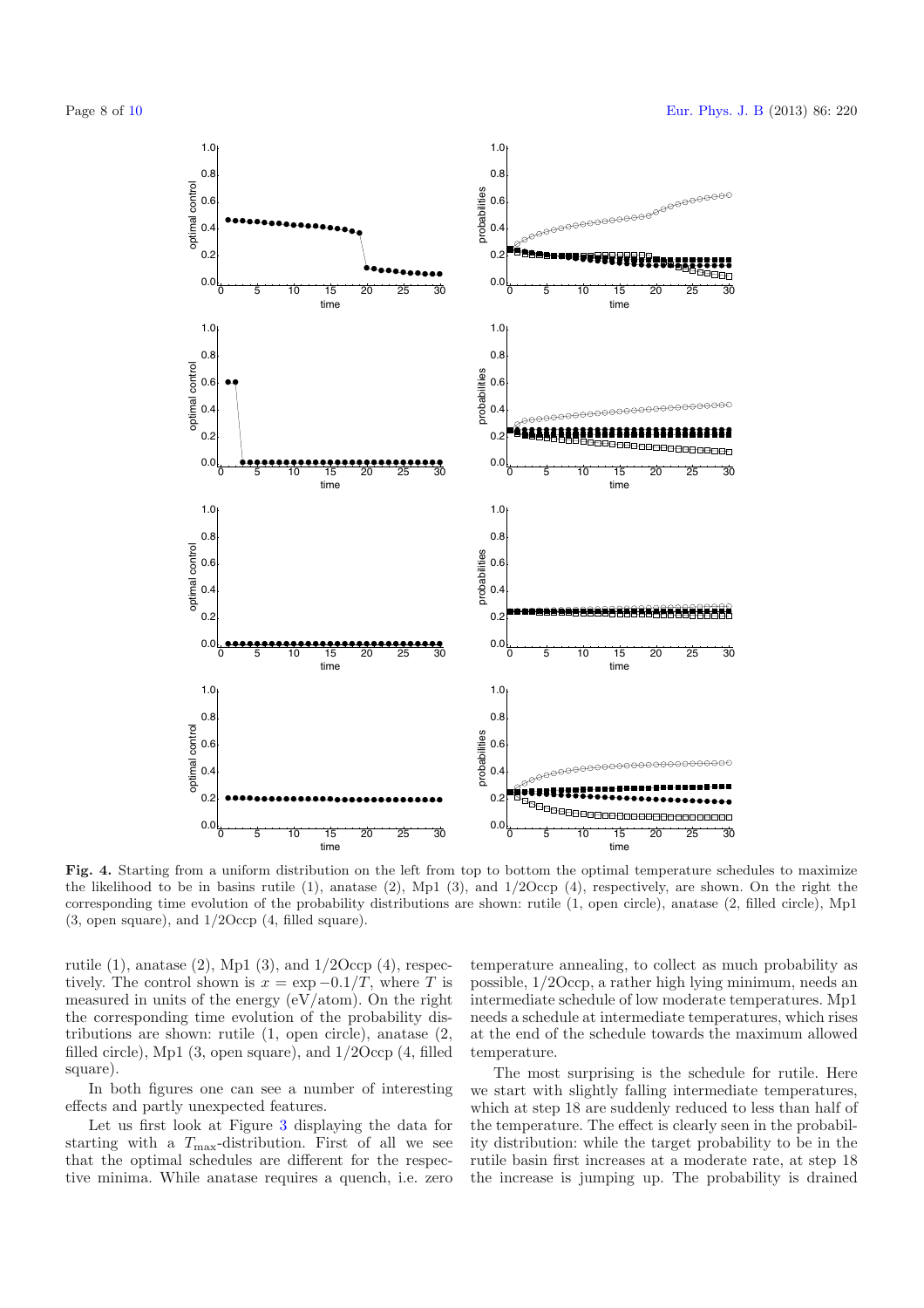<span id="page-8-0"></span>**Table 1.** The final population probabilities for the basins after optimal annealing with  $M = 15$  and  $M = 30$  steps, starting from a uniform distribution. For  $M = 0$  the initial distribution is shown.

| М        | Rutile   | Anatase  | Mp1      | $0.5$ Occp |
|----------|----------|----------|----------|------------|
| $\theta$ | 0.25     | 0.25     | 0.25     | 0.25       |
| 15       | 0.539979 | 0.253529 | 0.231165 | 0.276389   |
| 30       | 0.652078 | 0.253529 | 0.213749 | 0.291088   |

from the anatase basin, while the probabilities in Mp1 and 1/2Occp seem to be more or less unaffected. We note that this might be related to the different trapping temperatures  $T_{\text{trap}}(1)$  and  $T_{\text{trap}}(2)$  of the rutile and anatase basins, respectively, [\[24\]](#page-9-15) in the energy region of the landscape where the transition between these two basins takes place: since  $T_{\text{trap}}(2) < T_{\text{trap}}(1)$ , we expect to observe a flow of probability from the anatase basin to the rutile basin for in-between temperatures,  $T_{trap}(2) < T < T_{trap}(1)$ .

Similar results can be seen in Figure [4.](#page-7-0) Again the schedule for maximizing the probability to be in the rutile basin shows the jump with equivalent results, and the schedule for anatase remains nearly unchanged. Very different is the schedule to maximize the chance to find the Mp1 configuration: now a  $T = 0$  schedule is required. Nonetheless, the Mp1 probability decays during the time evolution. An explanation for that behavior will follow below. The 1/2Occp schedule remains more or less unchanged. This is certainly partly explained by the fact that for both starting distributions the 1/2Occp-values are not too far apart.

From the probabilities in Table [1](#page-8-0) one can see that for rutile, anatase, and 1/2Occp the optimal annealing leads to an increase in the final probabilities, while Mp1 is losing against its initial start value of 0.25. That seems astonishing as Mp1 has its minimum at an energy lower than 1/2Occp. But on closer inspection one sees that Mp1 has non-vanishing transitions into rutile at the energy of its minimum, which makes it unstable within our model even at zero temperature. The reason for this is the tiny energy barrier separating the Mp1 and the rutile basins [\[24\]](#page-9-15), which during the model construction described here (based on energy levels spaced by 0.1 eV) results in a non-zero transition probability already in the first discrete energy level bin. Thus starting from a uniform distribution, the best a zero temperature schedule can do is to slow down the decay of the probability to be in Mp1.

When starting from the  $T_{\text{max}}$ -distribution, the results are different: here, a schedule as shown can even increase the probability to be in the Mp1 configuration as can be seen from Table [2.](#page-8-1)

### **5 Discussion and summary**

In this study, we addressed the problem whether it is possible to increase the yield of a specified configuration of a chemical compound by controlling the dynamics on the

<span id="page-8-1"></span>**Table 2.** The final population probabilities for the basins after optimal annealing with  $M = 15$  and  $M = 30$  steps, starting from a distribution at maximum temperature. For  $M = 0$  the initial distribution is shown.

| M            | Rutile   | Anatase | Mp1      | $0.5$ Occp |
|--------------|----------|---------|----------|------------|
| $\mathbf{0}$ | 0.386089 | 0.22364 | 0.208031 | 0.18224    |
| 15           | 0.58667  | 0.22364 | 0.225918 | 0.212332   |
| 30           | 0.677186 | 0.22364 | 0.237732 | 0.227075   |

energy landscape of the system. We presented a road map to achieve that goal, using a particular solid compound,  $MgF_2$ , as an example. In a first step, a coarse-grained landscape model based on the energies of the minima, the local densities of states and the transition probabilities among the basins as function of energy is developed. The data needed for this model is extracted from the results of dynamical test runs performed by the so-called threshold algorithm, which explores the regions of the landscape that are accessible from a given set of starting minima without crossing a sequence of fixed energy lids. Next, we use this information to construct a transition probability matrix as function of temperature, which reflects the energetic, entropic and kinetic barriers separating the basins, and allows a complete description of the dynamics on the coarse-grained model of the energy landscape. Finally, we use standard optimal control procedures to design optimal schedules that maximize the probability to reach a particular basin on the landscape for a given initial probability distribution on the various minima of the landscape.

In the example system, this translated into finding the temperature schedule for which the system has the highest likelihood to reach a specified modification of  $MgF_2$ . For each of the possible modifications we determined optimal annealing schedules for two different starting distributions on the minima: a uniform distribution, where the probability to be in a basin initially was 0.25, and the thermal equilibrium distribution at the highest allowed temperature. For concreteness, the number of available temperature steps  $M$  was chosen to be 15 and 30. By this approach we were able to show that the control of annealing procedures can significantly increase the probability to be in certain regions of the state space of  $MgF_2$ . For example, the final occupation probability for the energetically high-lying minimum structure 1/2Occp can be increased by more than 20% compared to a uniform starting distribution or the thermally equilibrated distribution, and similarly the probability to reach the global minimum rutile already within the very short finite time available can be more than doubled.

Of course, for technical reasons, the example landscape chosen was highly simplified compared to the much more complex landscape of real  $\mathrm{MgF_{2}}.$  Nevertheless, it reflects many of the qualitative if not quantitative features of the real system, and the procedure we have presented can be transferred essentially one-to-one to more complex systems and applications. Thus, one would expect that by combining optimal control methods with information